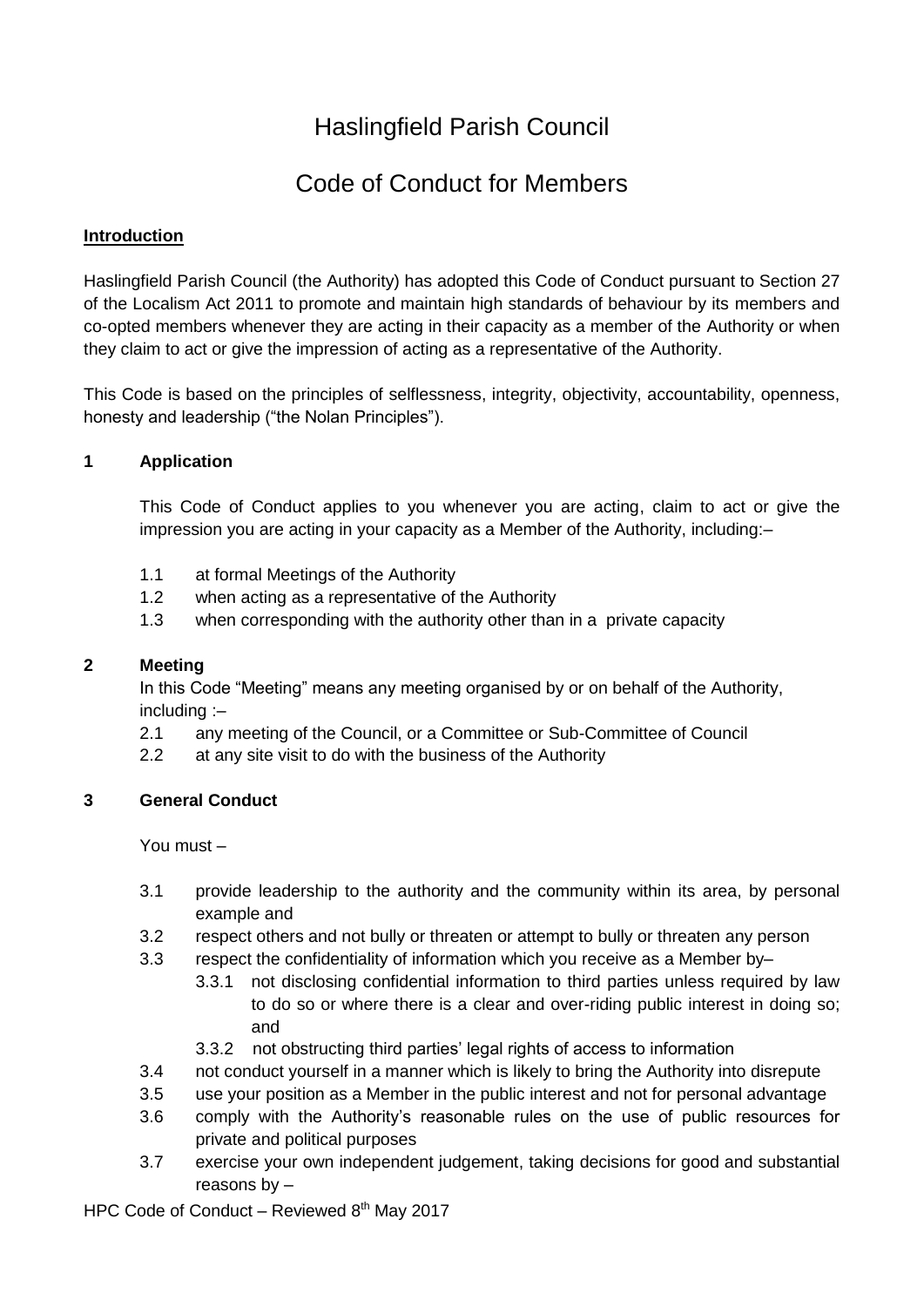- 3.7.1 attaching appropriate weight to all relevant considerations including, where appropriate, public opinion and the views of political groups
- 3.7.2 paying due regard to the advice of Officers
- 3.7.3 stating the reasons for your decisions where those reasons are not otherwise apparent
- 3.8 do nothing that causes the Authority to act unlawfully.

### **4 Disclosable Pecuniary Interests**

- 4.1 You have a disclosable pecuniary interest if it is of a description specified in regulations made by the Secretary of State ( as set out in the Appendix) and either: (a) it is an interest of yours, or
	- (b) it is an interest of:
	- (i) your spouse or civil partner; or
	- (ii) a person with whom you are living as husband and wife; or
	- (iii) a person with whom you are living as if you were civil partners;

and you are aware that other person has the interest.

4.2 You must -

4.2.1 comply with the statutory requirements to register, disclose and withdraw from participating in respect of any matter in which you have a disclosable pecuniary interest

4.2.2 ensure that your register of interests is kept up to date and notify the Monitoring Officer in writing within 28 days of becoming aware of any change in respect of your disclosable pecuniary interests

4.2.3 make a verbal declaration of the existence and nature of any disclosable pecuniary interest at any meeting at which you are present at which an item of business which affects or relates to the subject matter of that interest is under consideration, at or before the consideration of the item of business or as soon as the interest becomes apparent

4.2.4 Where you have a disclosable pecuniary interest, whether the interest is registered or not, you must not (unless you have obtained a dispensation from the Authority's Monitoring Officer) –

- (i) participate, or participate further, in any discussion of the matter at the meeting; or
- *(ii)* remain in the meeting room whilst the matter is being debated or participate in any vote taken on the matter at the meeting*.*

#### **5 Other Interests**

5.1 In addition to the requirements of Paragraph 4, if you attend a meeting at which any item of business is to be considered and you are aware that you have a "nondisclosable pecuniary interest or non-pecuniary interest" in that item, you must make verbal declaration of the existence and nature of that interest at or before the consideration of the item of business or as soon as the interest becomes apparent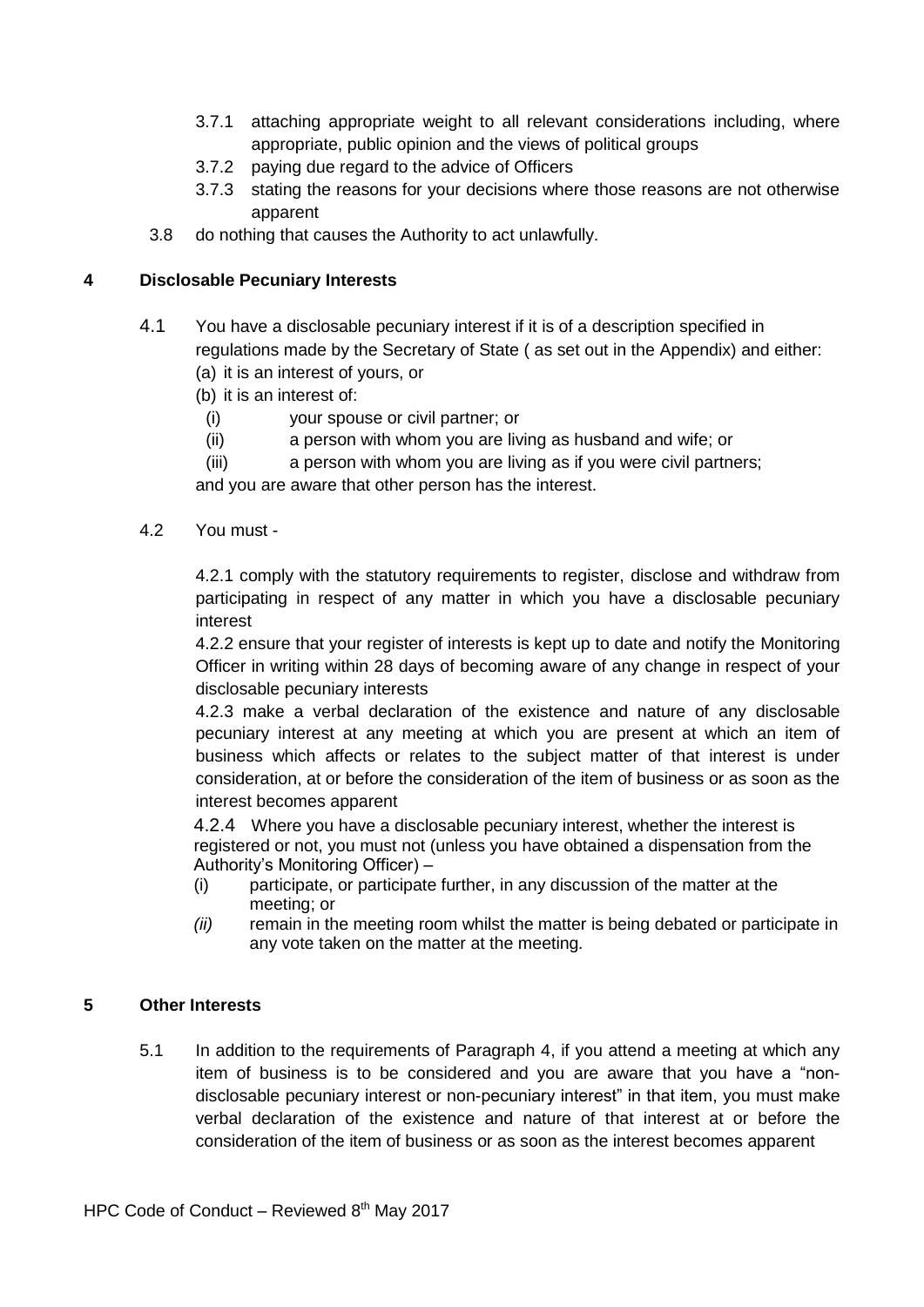5.2 You have a "non-disclosable pecuniary interest or non-pecuniary interest" in an item of business of your authority where –

5.2.1 a decision in relation to that business might reasonably be regarded as affecting the well-being or financial standing of you or a member of your family or a person with whom you have a close association to a greater extent than it would affect the majority of the Council Tax payers, ratepayers or inhabitants of the parish area for which you have been elected or otherwise of the authority's administrative area, or

5.2.2 it relates to or is likely to affect any of the interests listed in the Table in the Appendix to this Code, but in respect of a member of your family (other than a "relevant person") or a person with whom you have a close association

and that interest is not a disclosable pecuniary interest.

## **6 Gifts and Hospitality**

- 6.1 You must, within 28 days of receipt, notify the Parish Clerk in writing of any gift, benefit or hospitality with a value in excess of £50 which you have accepted as a Member from any person or body other than the authority.
- 6.2 The Parish Clerk will place your notification on a public register of gifts and hospitality.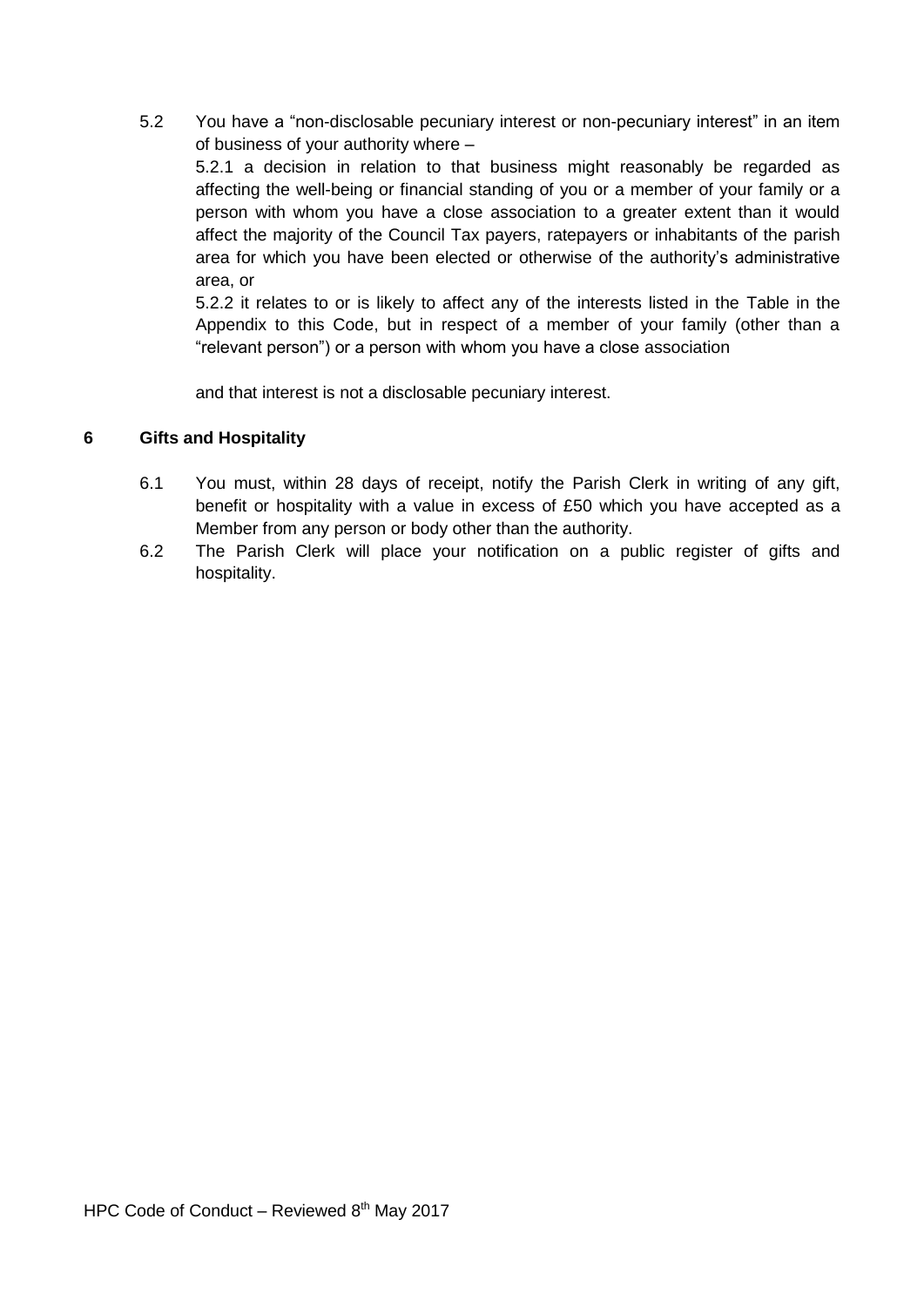# **Appendix**

# Disclosable Pecuniary Interests

The duties to register, disclose and not to participate in respect of any matter in which a member has a Disclosable Pecuniary Interest are set out in Chapter 7 of the Localism Act 2011.

Disclosable pecuniary interests are defined in the Relevant Authorities (Disclosable Pecuniary Interests) Regulations 2012 as follows –

| <i><b>Interest</b></i>                               | Prescribed description                                                                                                                                                                                                                                                                                                                                                                                                                        |
|------------------------------------------------------|-----------------------------------------------------------------------------------------------------------------------------------------------------------------------------------------------------------------------------------------------------------------------------------------------------------------------------------------------------------------------------------------------------------------------------------------------|
| Employment, office, trade, profession or<br>vacation | Any employment, office, trade, profession or vocation<br>carried on for profit or gain.                                                                                                                                                                                                                                                                                                                                                       |
| Sponsorship                                          | Any payment or provision of any other financial benefit<br>(other than from the relevant authority) made or<br>provided within the relevant period in respect of any<br>expenses incurred by M in carrying out duties as a<br>member, or towards the election expenses of M.<br>This includes any payment or financial benefit from a<br>trade union within the meaning of the Trade Union and<br>Labour Relations (Consolidation) Act 1992). |
| Contracts                                            | Any contract which is made between the relevant<br>person (or a body in which the relevant person has a<br>beneficial interest) and the relevant authority-<br>(a) under which goods or services are to be provided<br>or works are to be executed; and<br>(b) which has not been fully discharged.                                                                                                                                           |
| Land                                                 | Any beneficial interest in land which is within the area<br>of the relevant authority.                                                                                                                                                                                                                                                                                                                                                        |
| Licences                                             | Any licence (alone or jointly with others) to occupy<br>land in the area of the relevant authority for a month or<br>longer.                                                                                                                                                                                                                                                                                                                  |
| Corporate tenancies                                  | Any tenancy where (to M's knowledge)-<br>(a) the landlord is the relevant authority; and<br>(b) the tenant is a body in which the relevant person<br>has a beneficial interest.                                                                                                                                                                                                                                                               |
| <b>Securities</b>                                    | Any beneficial interest in securities of a body where-<br>(a) that body (to M's knowledge) has a place of<br>business or land in the area of the relevant authority;<br>and<br>(b) either-                                                                                                                                                                                                                                                    |
|                                                      | (i) the total nominal value of the securities exceeds<br>£25,000 or one hundredth of the total issued share<br>capital of that body; or                                                                                                                                                                                                                                                                                                       |